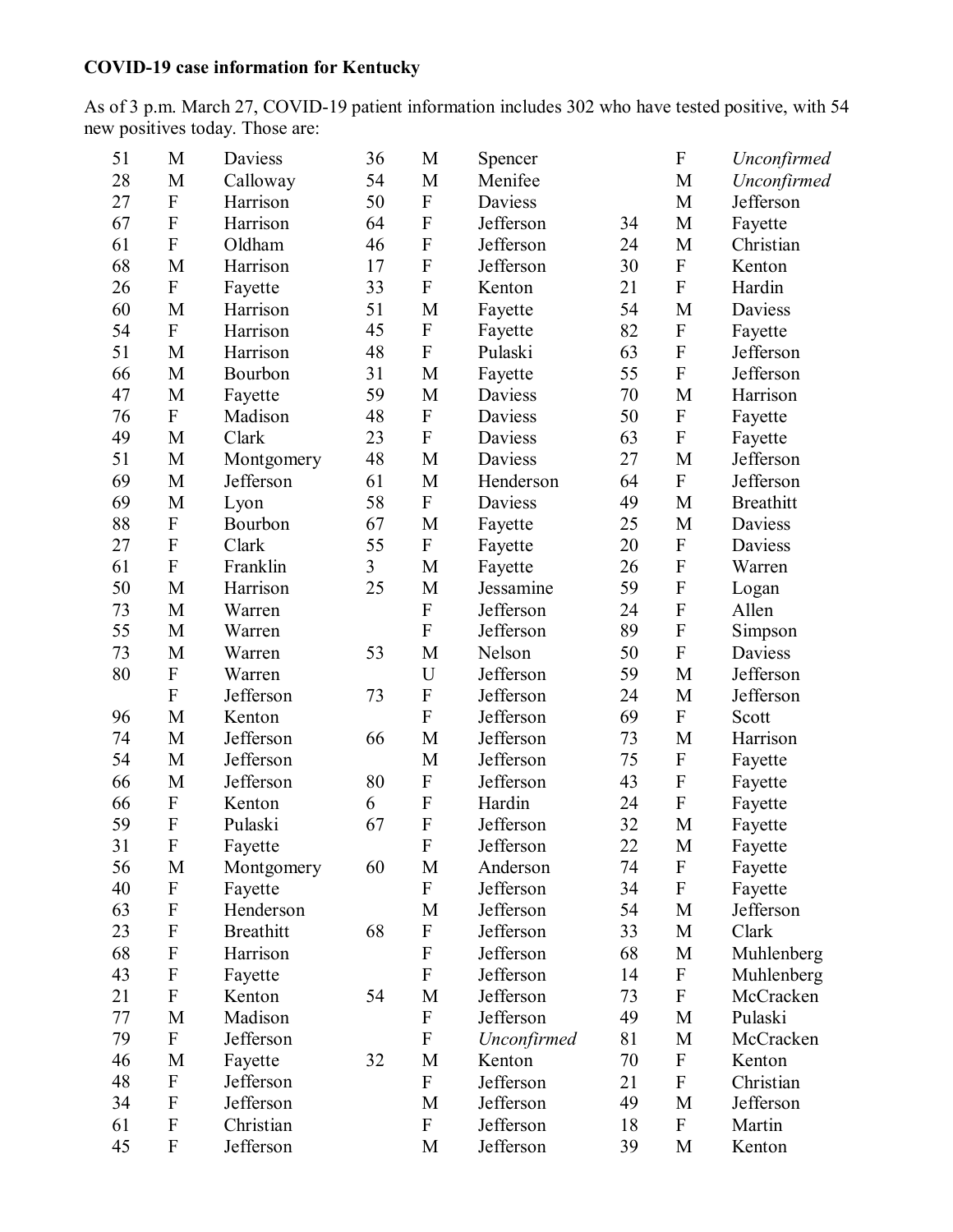| 24             | M                         | Jessamine      | 73 | $\boldsymbol{\mathrm{F}}$ | Madison     | 69             | M                         | Jefferson      |
|----------------|---------------------------|----------------|----|---------------------------|-------------|----------------|---------------------------|----------------|
| 36             | $\mathbf{F}$              | Jefferson      | 25 | ${\bf F}$                 | Warren      | 30             | M                         | Mason          |
| 35             | M                         | Jefferson      | 61 | M                         | Wayne       | 39             | M                         | Jefferson      |
| 23             | $\overline{F}$            | Jessamine      | 40 | ${\bf F}$                 | Simpson     | 70             | $\boldsymbol{\mathrm{F}}$ | Jefferson      |
| 39             | M                         | Franklin       | 29 | ${\bf F}$                 | Fayette     | 40             | $\mathbf{F}$              | Jefferson      |
| 64             | $\boldsymbol{\mathrm{F}}$ | Pulaski        | 46 | ${\bf F}$                 | Franklin    | 30             | $\boldsymbol{\mathrm{F}}$ | Jefferson      |
| 65             | $\mathbf F$               | Jefferson      | 58 | M                         | Madison     | 53             | M                         | Jefferson      |
| 46             | ${\bf F}$                 | Menifee        | 74 | ${\bf F}$                 | Daviess     | 77             | M                         | Hopkins        |
| 39             | M                         | Jefferson      | 52 | ${\bf F}$                 | Mercer      | 61             | ${\bf F}$                 | <b>Bullitt</b> |
| 26             | ${\bf F}$                 | Jessamine      | 57 | ${\bf F}$                 | Jefferson   | 21             | $\mathbf F$               | Jefferson      |
| 52             | ${\bf F}$                 | Warren         | 70 | M                         | Jefferson   | 66             | M                         | Jefferson      |
|                | M                         | Jefferson      | 21 | $\boldsymbol{\mathrm{F}}$ | Calloway    | 34             | ${\bf F}$                 | Simpson        |
| $\overline{2}$ | ${\bf F}$                 | Shelby         | 67 | ${\bf F}$                 | Unconfirmed | 39             | M                         | Jefferson      |
|                | M                         | Daviess        | 46 | ${\bf F}$                 | Daviess     | 58             | M                         | Kenton         |
| 89             | M                         | Warren         | 37 | ${\bf F}$                 | Christian   | 39             | M                         | Campbell       |
| 49             | ${\bf F}$                 | Daviess        | 75 | ${\bf F}$                 | Unconfirmed | 43             | M                         | Kenton         |
| 52             | M                         | Daviess        | 53 | ${\bf F}$                 | Christian   | 78             | ${\bf F}$                 | Jefferson      |
| 19             | M                         | Fayette        | 51 | M                         | Jefferson   | 60             | $\boldsymbol{\mathrm{F}}$ | Jefferson      |
| 76             | ${\bf F}$                 | Kenton         | 20 | ${\bf F}$                 | Jefferson   | 19             | $\boldsymbol{\mathrm{F}}$ | Oldham         |
| 71             | $\mathbf F$               | Fayette        | 28 | $\mathbf F$               | Harrison    | 44             | M                         | Jefferson      |
| 64             | ${\bf F}$                 | Nelson         | 43 | ${\bf F}$                 | Madison     | 22             | ${\bf F}$                 | Fayette        |
| 33             | M                         | Fayette        | 14 | M                         | Madison     | 45             | M                         | Jefferson      |
|                | ${\bf F}$                 | Jefferson      | 37 | ${\bf F}$                 | Boone       | 87             | M                         | Jefferson      |
| 19             | $\mathbf F$               | Fayette        | 64 | M                         | Fayette     | $\overline{7}$ | M                         | Hardin         |
| 20             | $\mathbf F$               | McCreary       | 39 | M                         | Hopkins     | 47             | $\mathbf F$               | Pulaski        |
|                | M                         | Jefferson      | 72 | M                         | Clark       | 44             | $\boldsymbol{\mathrm{F}}$ | Jefferson      |
| 53             | M                         | Laurel         | 70 | ${\bf F}$                 | Clark       | 17             | $\mathbf F$               | Fayette        |
| 49             | $\mathbf M$               | Daviess        | 53 | M                         | Jessamine   | 78             | ${\bf F}$                 | Jefferson      |
| 22             | ${\bf F}$                 | Fayette        | 42 | ${\bf F}$                 | Pulaski     | 72             | $\overline{F}$            | Jefferson      |
| 79             | M                         | Simpson        | 77 | M                         | Webster     | 60             | M                         | Fayette        |
| 33             | ${\bf F}$                 | Fayette        | 56 | M                         | Union       | 67             | M                         | <b>Bullitt</b> |
| 64             | M                         | Fayette        | 77 | M                         | Fayette     | 44             | M                         | <b>Bullitt</b> |
| 32             | M                         | Kenton         | 55 | M                         | Fayette     | 72             | M                         | Larue          |
| 62             | M                         | Kenton         | 58 | F                         | Fayette     | 37             | M                         | Jefferson      |
| 46             | ${\bf F}$                 | Grayson        | 69 | M                         | Fayette     | 69             | $\boldsymbol{\mathrm{F}}$ | Jefferson      |
| 36             | M                         | Muhlenberg     | 62 | $\boldsymbol{\mathrm{F}}$ | Fayette     | 54             | $\mathbf F$               | Jefferson      |
| 16             | $\mathbf M$               | Muhlenberg     | 45 | ${\bf F}$                 | Fayette     | 56             | $\boldsymbol{\mathrm{F}}$ | Woodford       |
| 37             | ${\bf F}$                 | Muhlenberg     | 43 | ${\bf F}$                 | Fayette     | 21             | ${\bf F}$                 | Jessamine      |
| 25             | ${\bf F}$                 | <b>Daviess</b> | 60 | M                         | Jessamine   | 36             | $\boldsymbol{\mathrm{F}}$ | Jefferson      |
| 50             | M                         | Muhlenberg     | 19 | M                         | Jessamine   | 71             | $\mathbf F$               | Unconfirmed    |
| 22             | $\mathbf M$               | Muhlenberg     | 39 | M                         | Boone       | 60             | $\boldsymbol{\mathrm{F}}$ | Unconfirmed    |
| 58             | ${\bf F}$                 | Daviess        | 47 | ${\bf F}$                 | Boone       | 28             | $\boldsymbol{\mathrm{F}}$ | Unconfirmed    |
| 21             | M                         | Daviess        | 20 | M                         | Fayette     |                | ${\bf F}$                 | Warren         |
| 19             | M                         | Grayson        | 75 | ${\bf F}$                 | Jessamine   | 52             | M                         | Jefferson      |
| 42             | M                         | Warren         | 57 | M                         | Jefferson   | 85             | $\boldsymbol{\mathrm{F}}$ | Jefferson      |
| 30             | M                         | Warren         | 56 | F                         | Jefferson   | 33             | $\mathbf F$               | Jessamine      |
| 42             | $\overline{F}$            | Oldham         | 44 | ${\bf F}$                 | Jefferson   | 61             | M                         | Campbell       |
| 29             | M                         | Wayne          | 22 | ${\bf F}$                 | Jefferson   | 72             | M                         | Boone          |
| 65             | M                         | Wayne          | 59 | M                         | Jefferson   | 31             | ${\bf F}$                 | Scott          |
|                |                           |                |    |                           |             |                |                           |                |